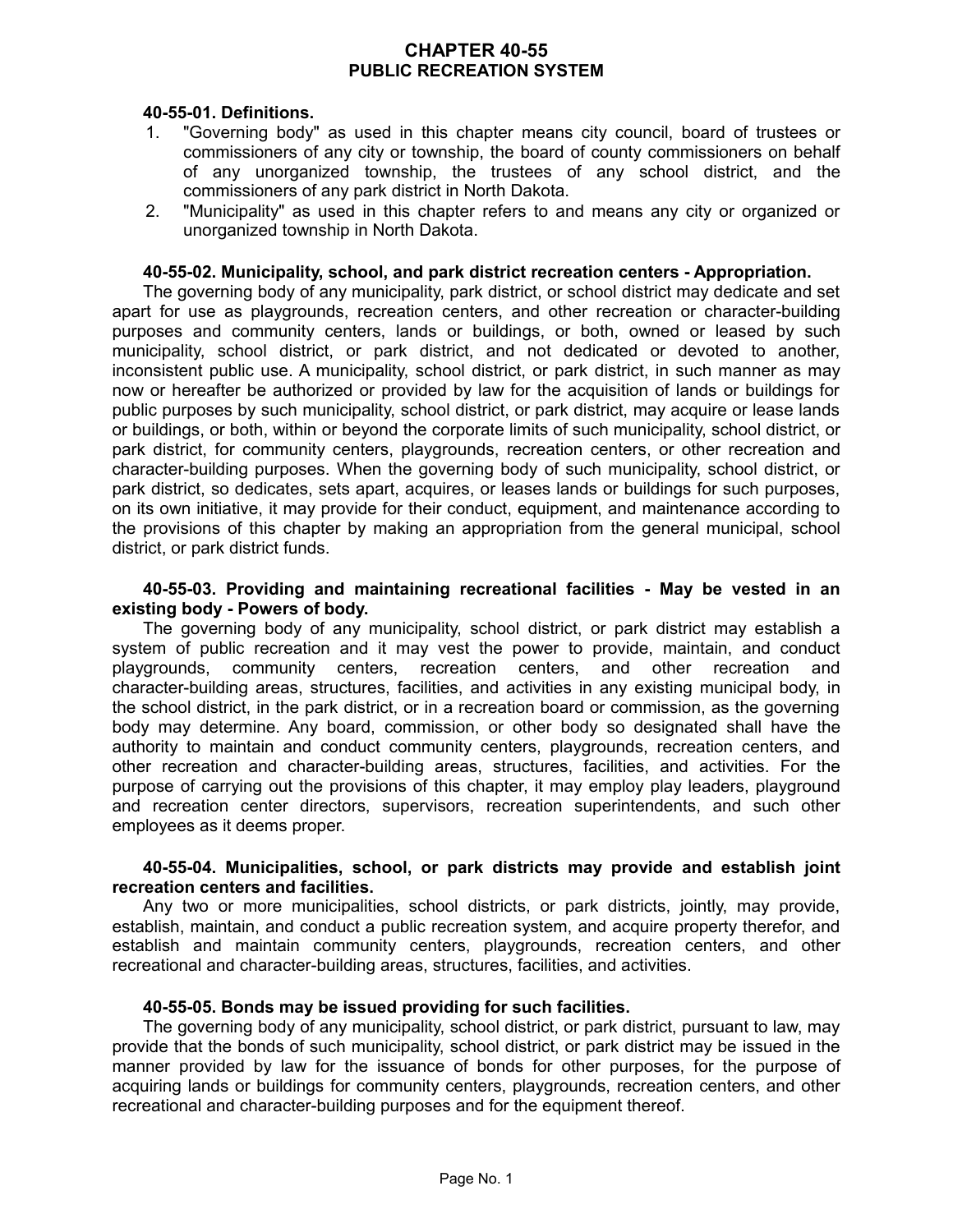## **40-55-06. Establishing recreation board or commission - Members - Terms - Vacancy - Compensation.**

If the governing body of any municipality, school district, or park district determines that a public recreation system shall be established, the governing body shall by resolution or ordinance establish in such municipality, school district, or park district a recreation board or commission that shall possess all the powers and be subject to all the responsibilities of the local authorities under this chapter. The members of the recreation board or commission shall be appointed by the mayor or presiding officer of the municipality, park district, or school district that establishes the recreation system. The recreation board or commission when established shall consist of at least five but not more than nine persons, as the governing body may determine, to be appointed by the mayor or presiding officer of the municipality, park district, or school district, with the consent of the governing body. One member of the recreation board or commission must be chosen from the legal membership of the park district board, or board of park commissioners of the area involved, one member must be chosen from the membership of the governing body of the municipality, and one member must be chosen from the legal membership of the school district board or boards involved. The remaining members must be chosen at large from the largest geographic area represented by the municipality, park district, or school district involved. The term of office of all members of such recreation board or commission shall be for three years except that the members of such recreation board or commission first appointed shall be for staggered terms so that the terms of at least one but not more than three members expire annually. If a vacancy occurs during the term of office of any member, the mayor or presiding officer of the municipality, school district, or park district involved, with the consent of the governing body, shall appoint a successor to serve for the unexpired term. Membership on the recreation board or commission shall be without compensation or remuneration.

#### **40-55-07. Governing body, board, or commission may accept grants of real estate and money - Conditions.**

The governing body of a municipality, school district, or park district, recreation board or commission, or other authority in which is vested the power to provide, establish, maintain, and conduct such supervised recreation system may accept any grant or devise of real estate or any gift or bequest of money or other personal property or any donation to be applied, principal or income, for either temporary or permanent use for playgrounds or recreation purposes, but if the acceptance thereof for such purposes will subject such municipality, school district, or park district, to additional expense for improvement, maintenance, or removal, the acceptance of any grant or devise of real estate shall always be subject to the approval of the governing body of such municipality, school district, or park district. Money received for such purpose, unless otherwise provided by the terms of the gift or bequest shall be deposited with the treasurer of the governing body to the account of the recreation board or commission or other body having charge of such work, and the same may be withdrawn and paid out by such body in the same manner as money appropriated for recreation purposes.

### **40-55-08. Election to establish recreation system - Funding.**

- 1. The governing body of any city, school district, or park district to which this chapter is applicable, may and upon receipt of a petition signed by at least ten qualified electors but not less than five percent of those qualified electors who voted at the last general election of the city, school district, or park district, shall submit to the qualified electors the question of the establishment, maintenance, and conduct of a public recreation system at the next general election or special municipal election if the question to be placed on the ballot is filed thirty days prior to the date of the election.
- 2. If the electors of the city have approved a public recreation system, the governing body of the city may provide funding for the recreation system from revenues derived from its general fund levy authority in an amount not exceeding the revenue derived from a levy of two and five-tenths mills per dollar of taxable valuation of property within the city.